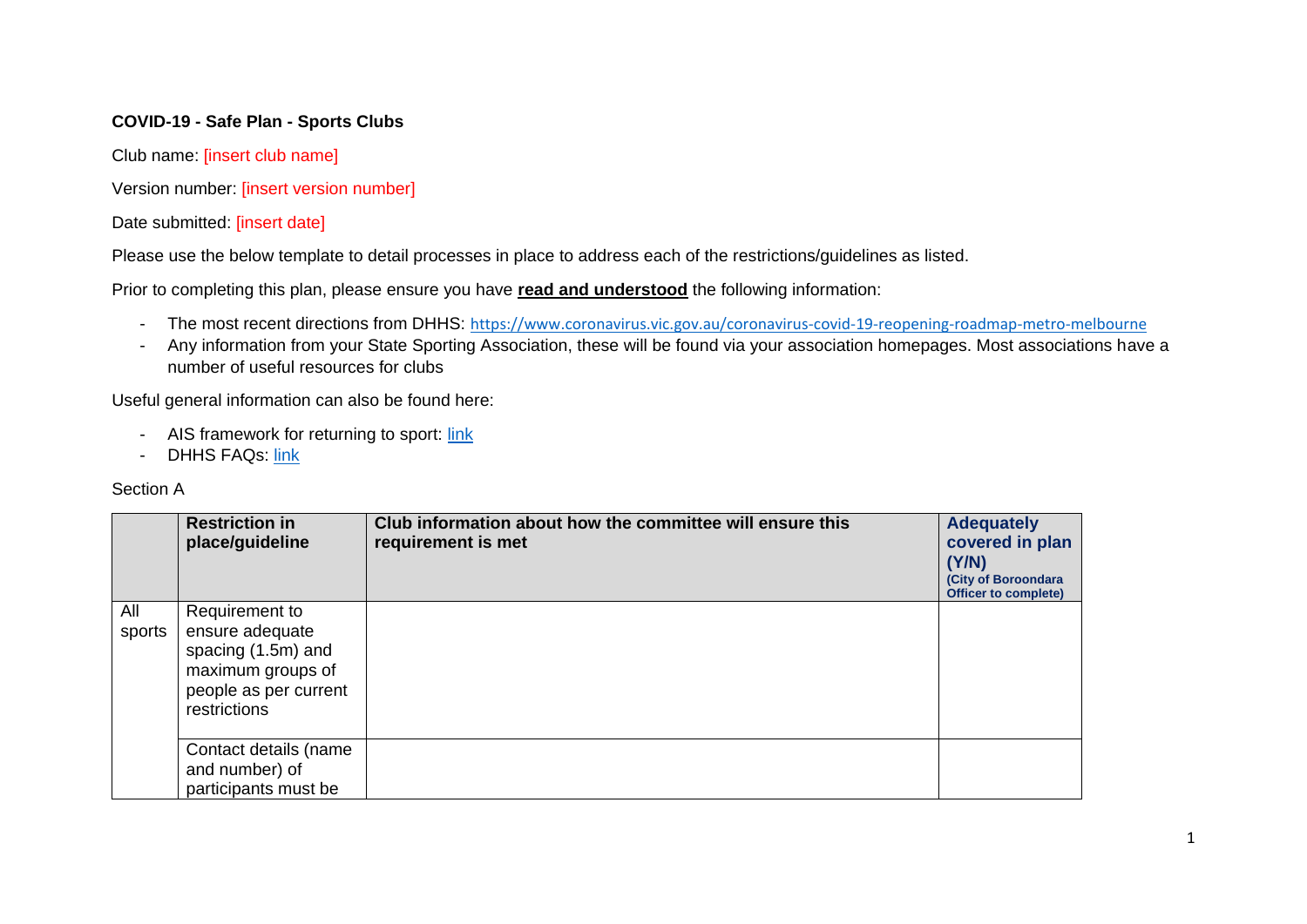| captured, including        |  |
|----------------------------|--|
| date and time.             |  |
|                            |  |
| Records must be            |  |
| controlled (not            |  |
| disclosed) and             |  |
| destroyed after 28         |  |
| days as per Restricted     |  |
| <b>Activity Directions</b> |  |
| Outdoor non-contact        |  |
|                            |  |
| sport can resume,          |  |
| limited to the minimum     |  |
| number of people           |  |
| required for the           |  |
| activity (e.g. players,    |  |
| necessary coaches          |  |
| and umpires)               |  |
| Pending restrictions at    |  |
| the time, use of indoor    |  |
| facilities may be          |  |
| restricted to change       |  |
| rooms, showers and         |  |
| toilets only (sports       |  |
| pavilions only)            |  |
| Signage regarding          |  |
|                            |  |
| maximum number of          |  |
| users, physical            |  |
| distancing must be         |  |
| installed along with       |  |
| hygiene signage.           |  |
|                            |  |
| Please list the signage    |  |
| you intend to install      |  |
|                            |  |
|                            |  |
|                            |  |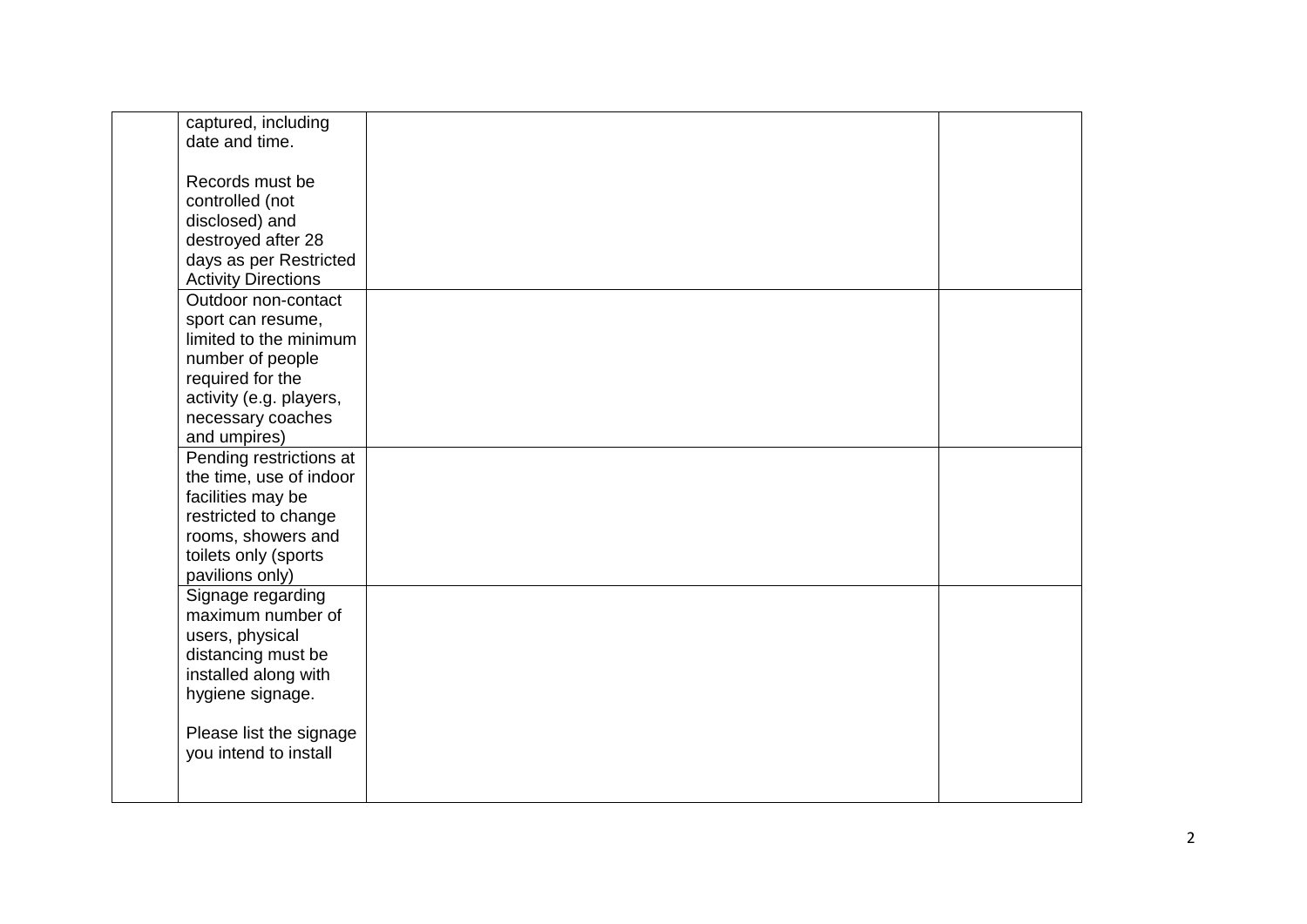| Additional cleaning      |  |
|--------------------------|--|
| measures - frequently    |  |
| touched surfaces         |  |
| cleaned twice daily      |  |
| with use of anti-viral   |  |
| disinfectants. This is   |  |
| to be reordered.         |  |
| Procedures in place to   |  |
| maximise likelihood of   |  |
| people to 'get in, train |  |
| and get out'             |  |
| Hand sanitisers on       |  |
| exit and entry to        |  |
| venue                    |  |
| Process in place to      |  |
| ensure people            |  |
| recovering from          |  |
| COVID-19/those who       |  |
| have been ill no         |  |
| longer pose a risk       |  |
| prior to them entering   |  |
| the facility             |  |
| Consideration given      |  |
| for managing             |  |
| participants who may     |  |
| be at higher risk from   |  |
| COVID-19                 |  |
| Masks must be worn       |  |
| by all patrons (unless   |  |
| conducting strenuous     |  |
| exercise or other        |  |
| exemptions apply).       |  |
| You should promote       |  |
| guidance on how to       |  |
| correctly fit, use and   |  |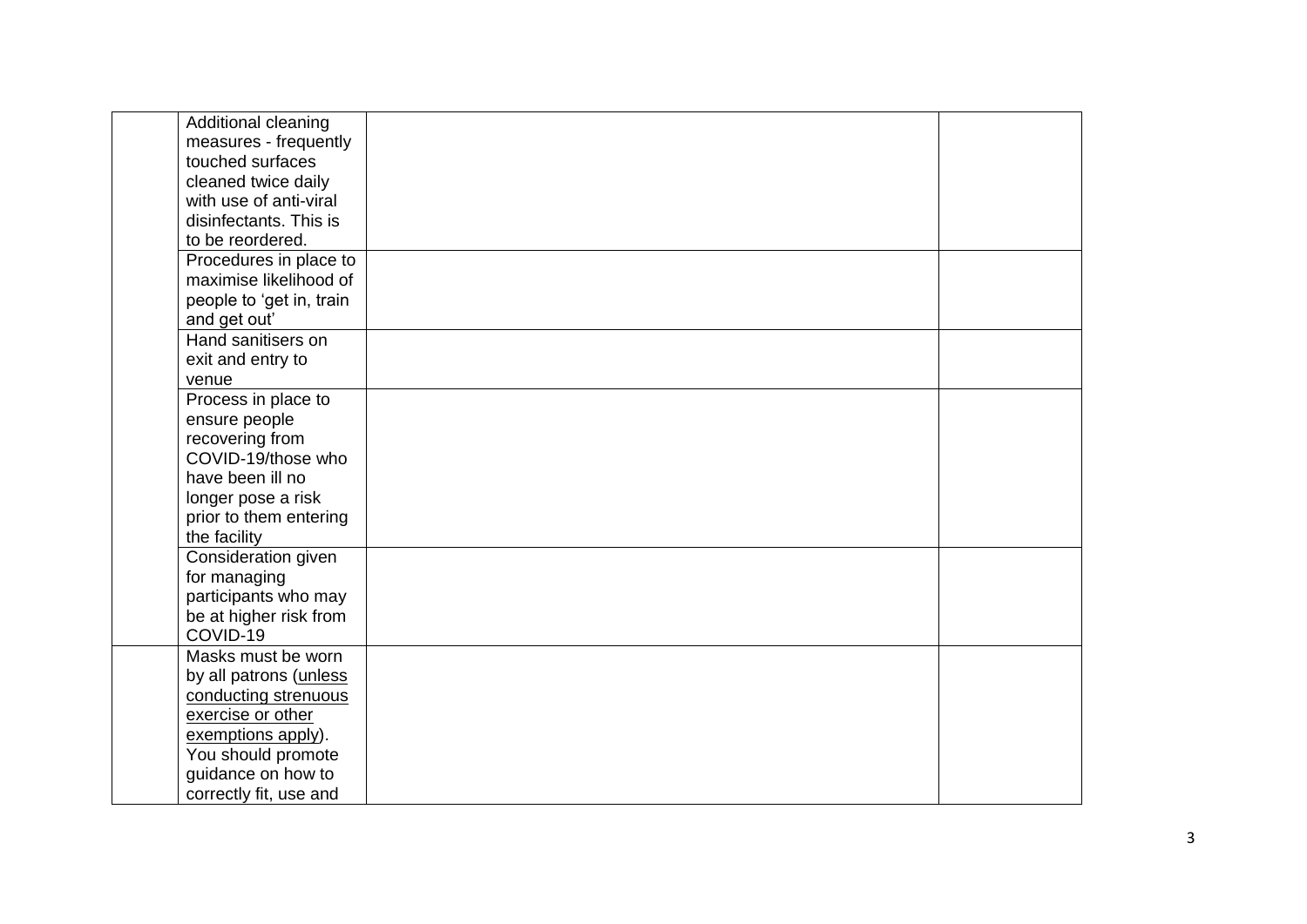| to be replaced and<br>washed immediately. |  | dispose (if applicable)<br>of masks. Inform<br>staff/volunteers that<br>cloth masks should be<br>washed every day<br>after use. However if<br>during the day the<br>mask is visibly dirty or<br>wet, the mask needs |  |  |
|-------------------------------------------|--|---------------------------------------------------------------------------------------------------------------------------------------------------------------------------------------------------------------------|--|--|
|-------------------------------------------|--|---------------------------------------------------------------------------------------------------------------------------------------------------------------------------------------------------------------------|--|--|

**Please list any additional control measures the club is putting in place:**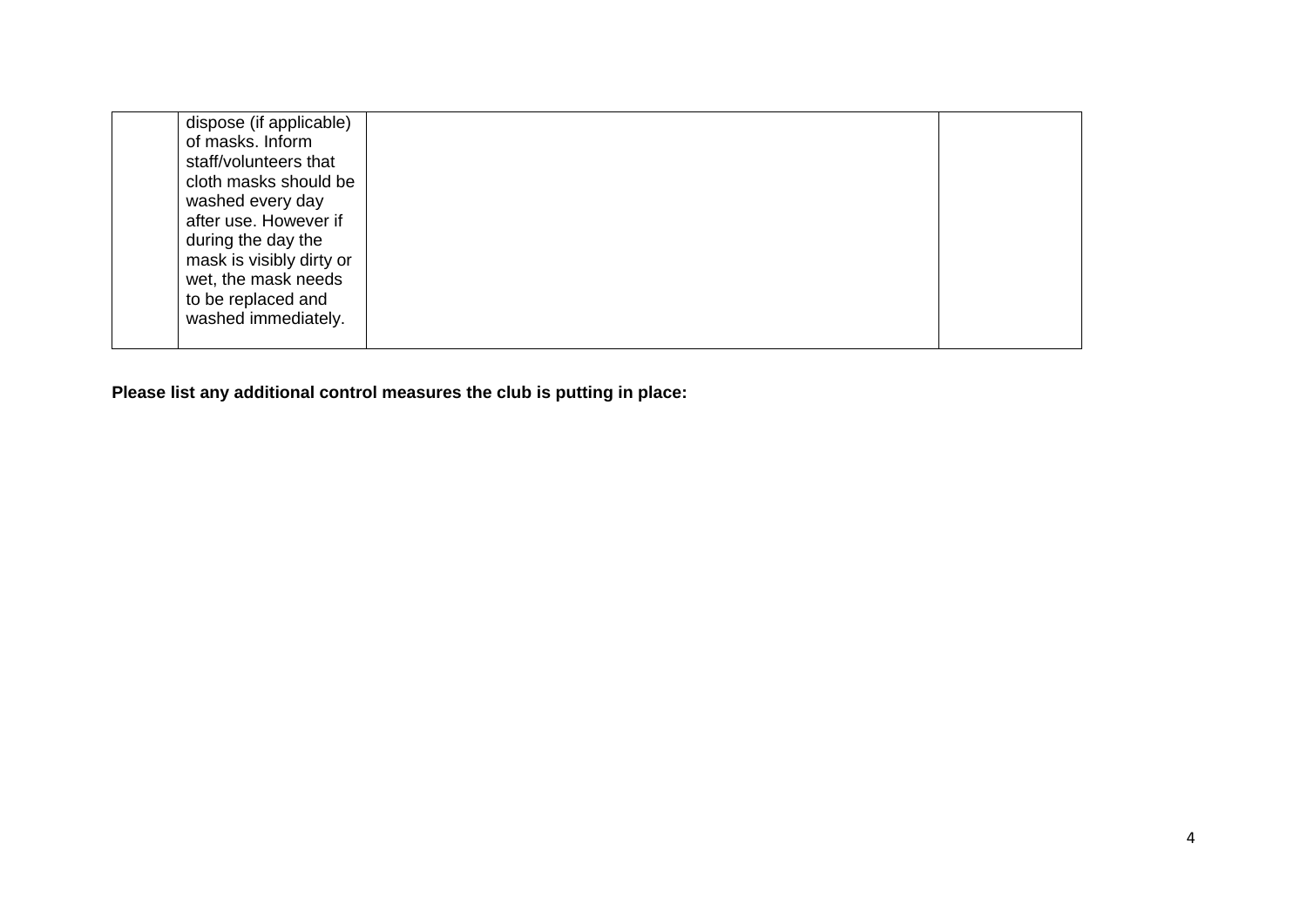## Section B

## **Opening Canteen:**

If you have a canteen or bar and intend to reopen it, please fill out the below.

| Area                                          | <b>Restriction in</b><br>place/guideline                                                                                                                                                                                                                  | Notes / Links to templates and club information about how the<br>committee will ensure this requirement is met                                                             | <b>Adequately</b><br>covered in plan<br>(Y/N)<br>(City of Boroondara<br><b>Officer to complete)</b> |
|-----------------------------------------------|-----------------------------------------------------------------------------------------------------------------------------------------------------------------------------------------------------------------------------------------------------------|----------------------------------------------------------------------------------------------------------------------------------------------------------------------------|-----------------------------------------------------------------------------------------------------|
| Registration                                  | Has the club registered their<br>canteen with Council's health<br>services?                                                                                                                                                                               | Registration form - https://forms.boroondara.vic.gov.au/food-premises-<br>establishment-application/                                                                       |                                                                                                     |
| Canteen<br>reopening -<br><b>Full Service</b> | Has the club read and<br>considered the advice<br>regarding Coronavirus and<br>food safety?                                                                                                                                                               | data/assets/word_doc/0020/1903304/Befo<br>https://www.business.vic.gov.au/<br>re-you-are-open-Checklist-for-owners-managers.docx                                           |                                                                                                     |
| Canteen<br>reopening -<br>Takeaway            | Display signage for staff and<br>patrons and install in<br>appropriate, high visibility<br>locations.                                                                                                                                                     | Signage should include:<br>Information about the symptoms of coronavirus (COVID-19) and the need to<br>stay home when unwell<br>Hygiene and physical distancing practices. |                                                                                                     |
|                                               | Display a poster at the venue<br>confirming that staff have<br>reviewed the guidelines,<br>including evidence that at<br>least one staff member at<br>your venue has completed<br>the Victorian Government<br>online coronavirus (COVID-<br>19) training. |                                                                                                                                                                            |                                                                                                     |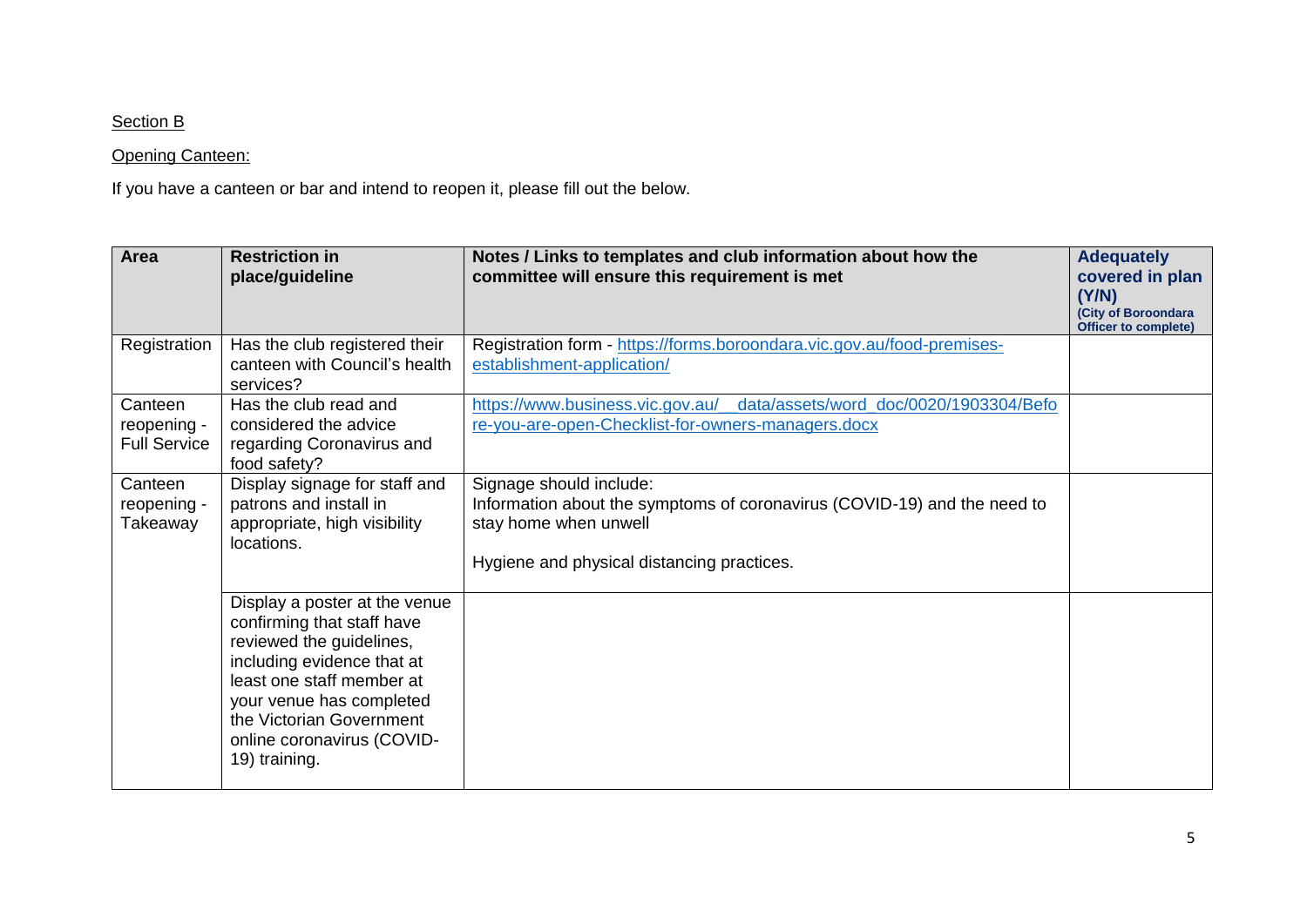| Promote physical distancing<br>by placing floor or wall<br>markings or signs to identify<br>1.5 metres distance between<br>persons for queues and<br>waiting areas and using<br>physical barriers where<br>possible.              |  |
|-----------------------------------------------------------------------------------------------------------------------------------------------------------------------------------------------------------------------------------|--|
| Place physical barriers or use<br>floor signage to maintain 1.5<br>metres physical distancing<br>between cashiers and<br>patrons. Consider installation<br>of sneeze guards.                                                      |  |
| Display menus for takeaway<br>services outside your venue<br>and introduce online ordering<br>wherever possible.                                                                                                                  |  |
| Set up a record keeping<br>folder for Staff Coronavirus<br>(COVID-19) Health<br>Questionnaires which are<br>encouraged to be completed<br>before starting any shift.                                                              |  |
| Remove, or prevent access<br>to, any self-service buffet-<br>style food service areas and<br>communal condiment and<br>drink stations.<br>Adhere to the latest food<br>services restrictions and<br>density limits as outlined at |  |